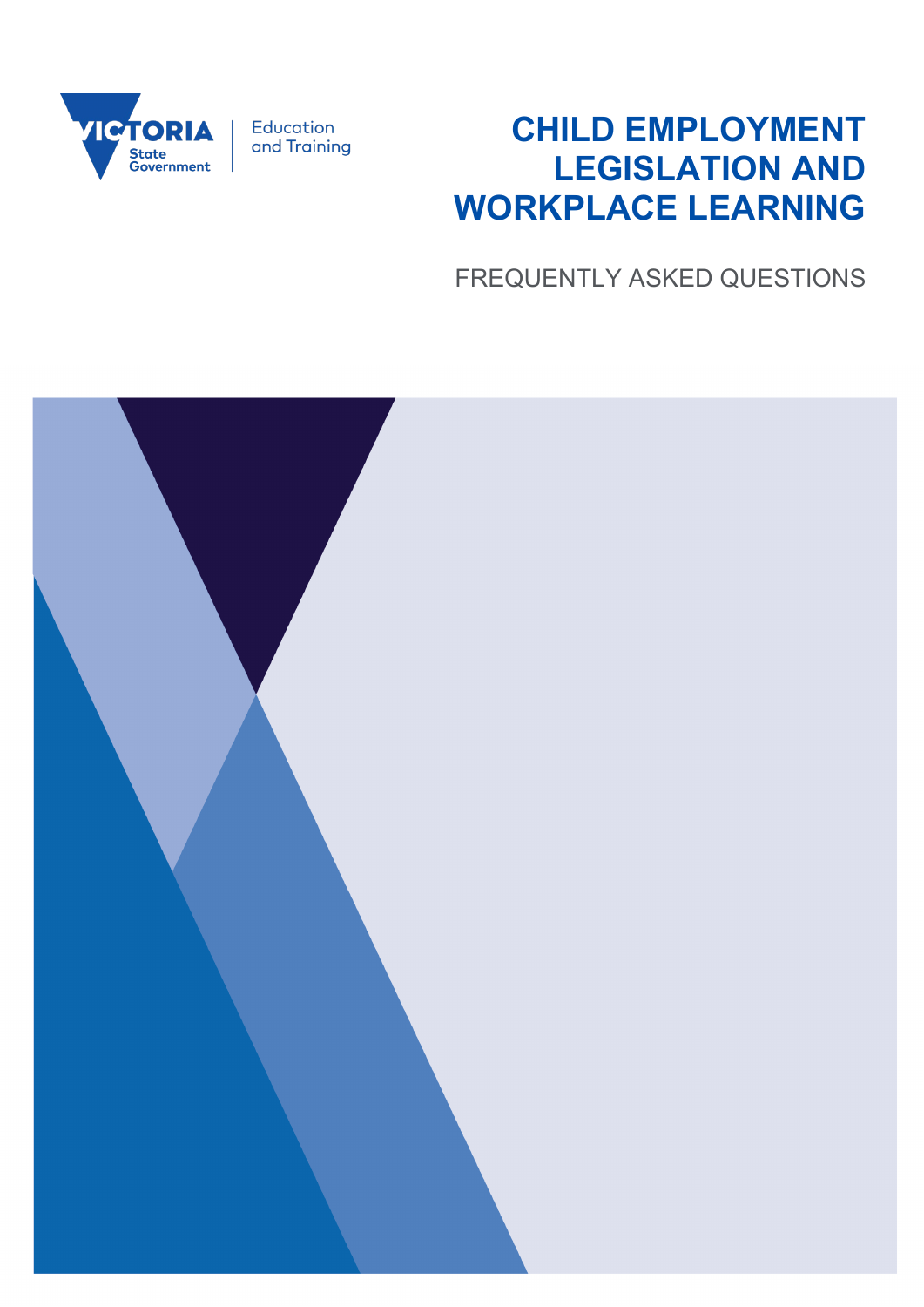# **CONTENTS**

| I haven't received my Working with Children Check yet - is it ok if I supervise a work experience student aged                                                                                                   |  |
|------------------------------------------------------------------------------------------------------------------------------------------------------------------------------------------------------------------|--|
| I already have a Working with Children Check as a result of my volunteer work. Can I rely on this to supervise a                                                                                                 |  |
| Who pays for the Working with Children Check application if I am supervising a work experience student aged                                                                                                      |  |
|                                                                                                                                                                                                                  |  |
|                                                                                                                                                                                                                  |  |
| I have heard that amendments have been made to the Working with Children Act 2005. Do these amendments<br>mean I need to obtain a Working with Children Check if I am supervising a workplace learning student?5 |  |
| What are the Child Safe Standards and do they mean I need to obtain a Working with Children Check if I am                                                                                                        |  |
| Are workplace learning students required to obtain a Working with Children Check if their placement involves                                                                                                     |  |

Melbourne Dec-21

©State of Victoria (Department of Education and Training) 2016

The copyright in this document is owned by the State of Victoria (Department of Education and Training), or in the case of some materials, by third parties (third party materials). No part may be<br>reproduced by any process An educational institution situated in Australia which is not conducted for profit, or a body responsible for administering such an institution may copy and communicate the materials, other than<br>third party materials, for

Authorised by the Department of Education and Training, 2 Treasury Place, East Melbourne, Victoria, 3002

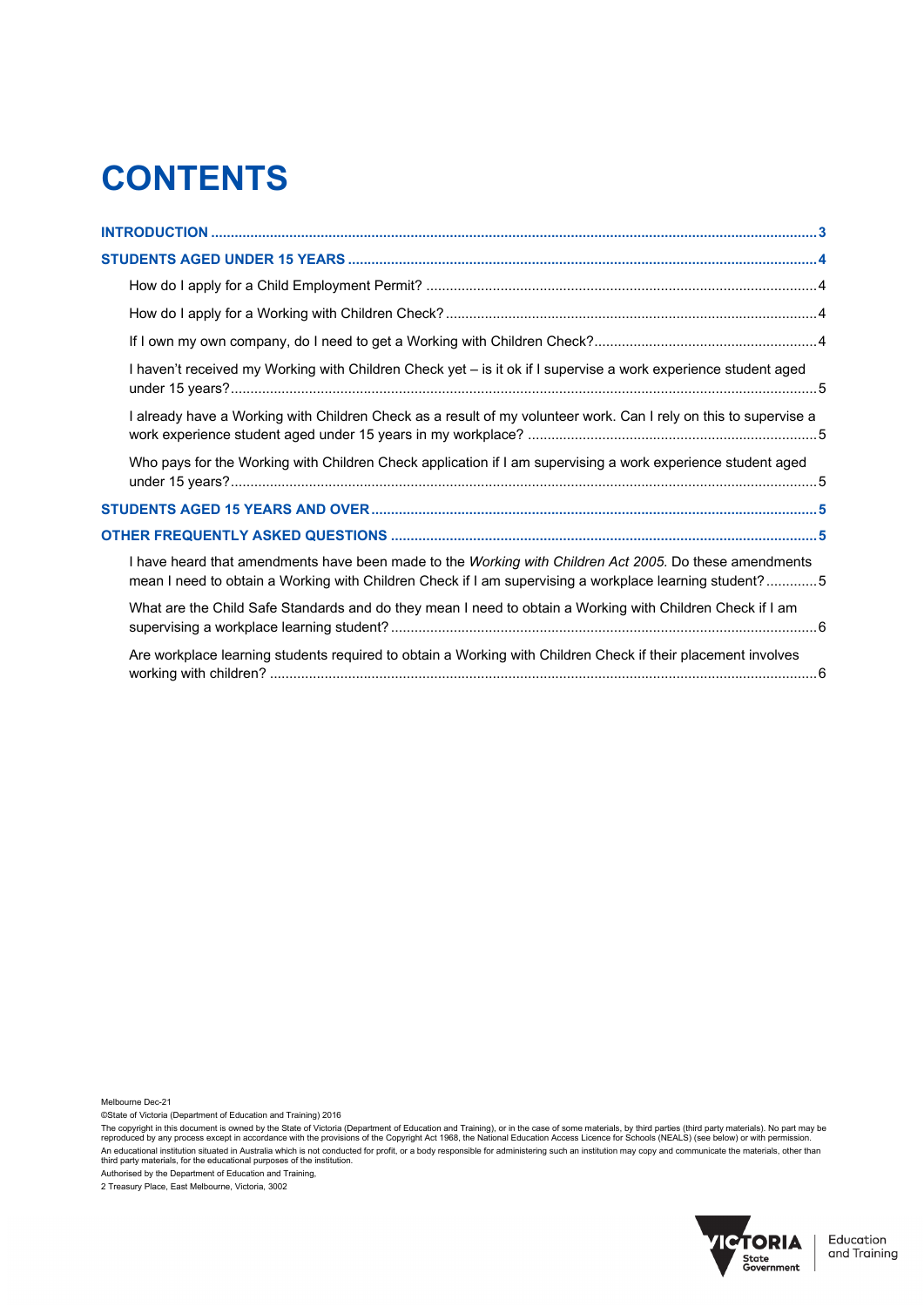## **INTRODUCTION**

Workplace learning activities are an integral part of students' learning and career development, which can help them to:

- develop employability skills;
- explore possible career options;
- understand employer expectations; and
- increase their self-understanding, maturity, independence and self-confidence.

The workplace learning activities referred to in this resource are:

- **Work experience:** The short-term placement of secondary school students with employers to provide insights into the industry and the workplace in which they are located. Students are placed with employers primarily to observe and learn – not to undertake activities which require extensive training or experience.
- **Structured workplace learning:** Provides students with the opportunity to integrate practical on-the-job experience and learnings in industry with nationally recognised VET undertaken as part of either the Victorian Certificate of Education (VCE) or the Victorian Certificate of Applied Learning (VCAL); VCE Industry and Enterprise; or VCAL units.

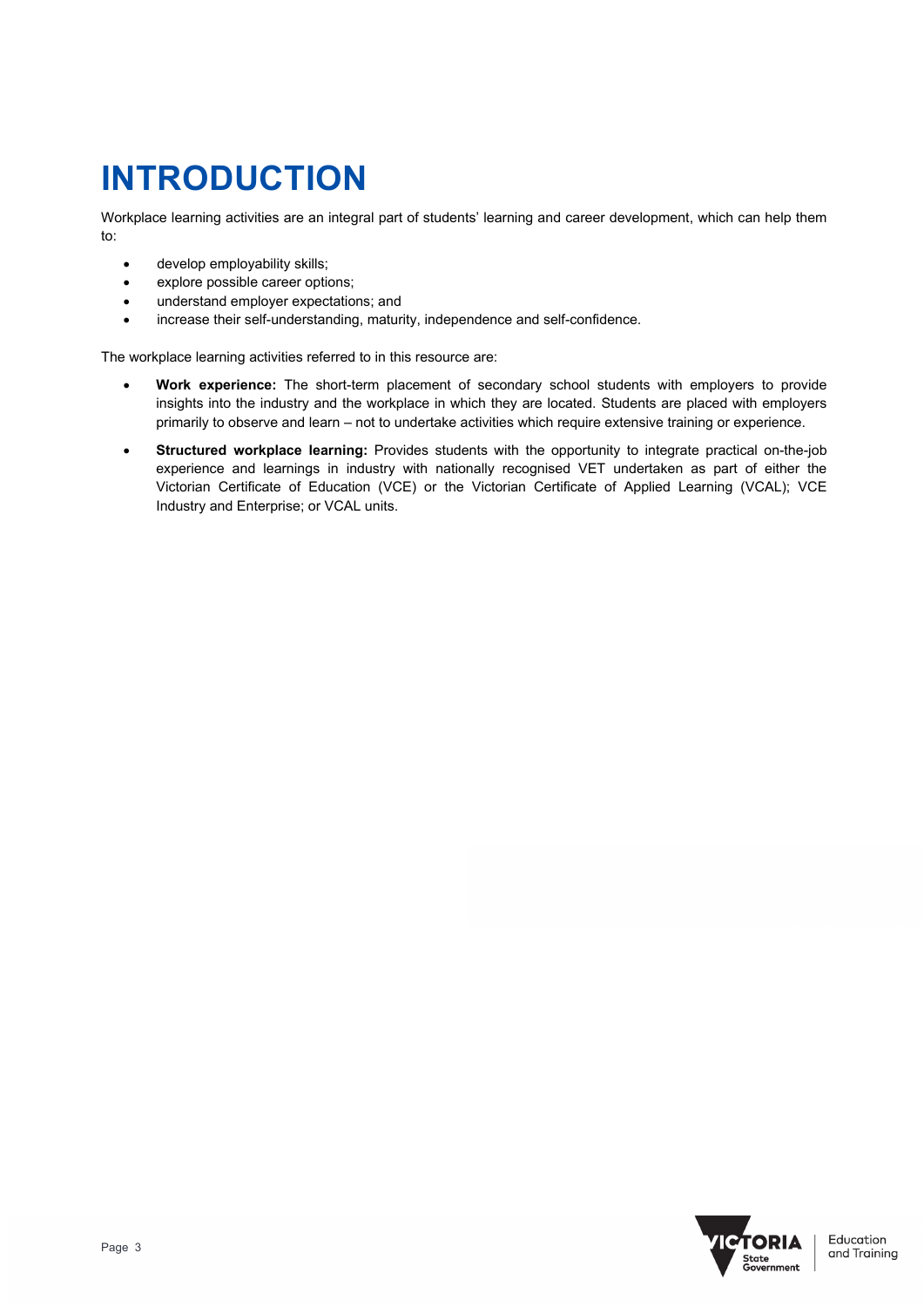## **STUDENTS AGED UNDER 15 YEARS**

Under the *Child Employment Act 2003*, it is a requirement that all employers of work experience students aged under 15 years obtain a Child Employment Permit.

It is also a requirement that all supervisors of work experience students aged under 15 years must hold a valid Working with Children Check. If the employer is also the nominated supervisor, then the employer is also required to hold a valid Working with Children Check.

There are also a range of additional requirements which employers should familiarise themselves with, including record keeping obligations.

**Please note:** The minimum age for work experience is 14 years.

#### **How do I apply for a Child Employment Permit?**

The Child Employment Permit application form can be obtained from the Business Victoria website at: <http://www.business.vic.gov.au/operating-a-business/employing-and-managing-people/employing-children>

The employer is required to enter details about the job, including proposed supervision arrangements. The parent/guardian of the student is required to enter their details and provide their written consent. With each application for a Child Employment Permit, the employer is required to indicate on the form that the child will be supervised at all times by a person who holds a valid Working with Children Check.

The principal, parent/guardian and the employer are required to sign the Child Employment Permit application form.

A Risk Assessment Form completed by the school and the employer must also be submitted with the application form. A Risk Assessment Form is available at:

<http://www.education.vic.gov.au/school/teachers/teachingresources/careers/work/pages/workexperience.aspx>

The application form and Risk Assessment Form can be submitted by:

**Post:**

Department of Economic Development, Jobs, Transport and Resources Child Employment GPO Box 4509 Melbourne VIC 3001

**Email:** [childemployment@ecodev.vic.gov.au](mailto:childemployment@ecodev.vic.gov.au)

**Fax:** (03) 9651 9703

The application form must be sent for approval well in advance of the placement, as a Child Employment Permit must be obtained before the placement commences. To ensure that a Child Employment Permit is obtained in time, applicants should allow sufficient time to plan and lodge their applications.

For more information and advice about the *Child Employment Act 2003* or assistance with completing an application form, please contact a Child Employment Officer at [childemployment@ecodev.vic.gov.au](mailto:childemployment@ecodev.vic.gov.au) or 1800 287 287.

#### **How do I apply for a Working with Children Check?**

Information about applying for a Working with Children Check can be obtained from the Department of Justice and Regulation website at: <http://www.workingwithchildren.vic.gov.au/>

#### **If I own my own company, do I need to get a Working with Children Check?**

If you are responsible for supervising a work experience student aged under 15 years, you must hold a valid Working with Children Check. If you are not responsible for supervising a work experience student aged under 15 years then you must ensure that any nominated supervisor of the student holds a valid Working with Children Check.

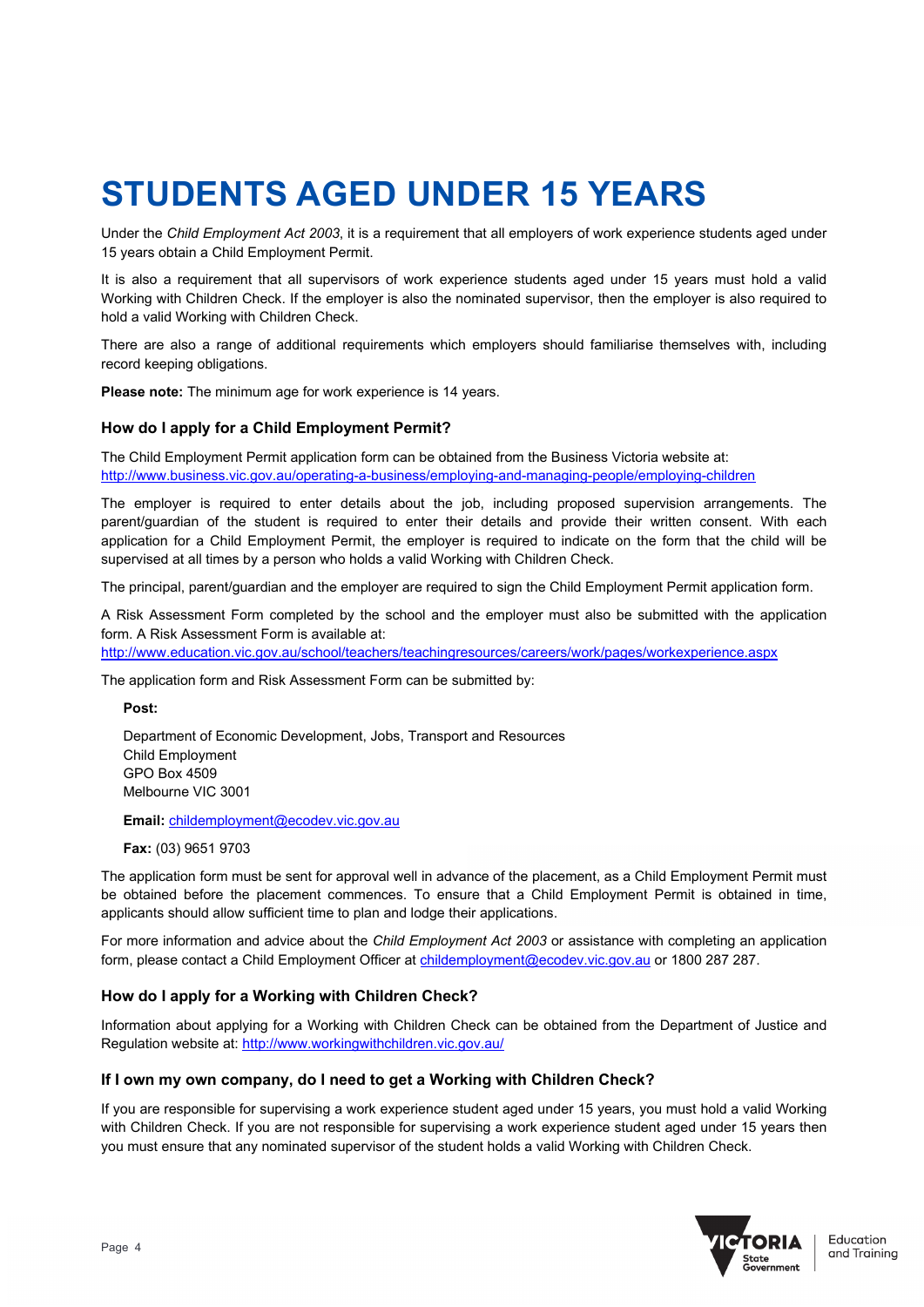#### **I haven't received my Working with Children Check yet – is it ok if I supervise a work experience student aged under 15 years?**

No, it is not. You must obtain your Working with Children Check before you are able to supervise a work experience student aged under 15 years. A certified copy of any nominated supervisor's valid Working with Children Check must also be provided to the principal prior to the work experience placement commencing.

#### **I already have a Working with Children Check as a result of my volunteer work. Can I rely on this to supervise a work experience student aged under 15 years in my workplace?**

No, you cannot. You are required to apply for an employee Working with Children Check and pay a fee if you wish to undertake paid child-related work (e.g. supervising a work experience student aged under 15 years). Under the *Working with Children Act 2005*, it is an offence to use a volunteer Working with Children Check for paid child-related work.

#### **Who pays for the Working with Children Check application if I am supervising a work experience student aged under 15 years?**

The Department of Education and Training will reimburse any employer/supervisor who applies for a Working with Children Check for the purposes of supervising a work experience student aged under 15 years.

To process payment, the Department requires an invoice that includes the following details:

- Name of the work experience student
- Name and phone number of the student's school
- Name of the supervisor
- Work experience dates

Invoices should be sent to:

Ms Leela Darvall Secondary Reform, Transitions and Priority Cohorts Division Department of Education and Training GPO Box 4367 Melbourne, 3001

### **STUDENTS AGED 15 YEARS AND OVER**

The *Child Employment Act 2003* does not affect work experience or structured workplace learning arrangements for students aged 15 years and over.

Employers of work experience or structured workplace learning students aged 15 years and over are not required to obtain a Child Employment Permit, and supervisors are not required to obtain a Working with Children Check.

### **OTHER FREQUENTLY ASKED QUESTIONS**

**I have heard that amendments have been made to the** *Working with Children Act 2005***. Do these amendments mean I need to obtain a Working with Children Check if I am supervising a workplace learning student?**

The Royal Commission into Institutional Responses to Child Sexual Abuse made specific recommendations aimed at strengthening the protection children receive through Working with Children Checks. Several of these recommendations have been implemented through amendments to the Working with Children Act 2005, which will come into effect on 1 August 2017.